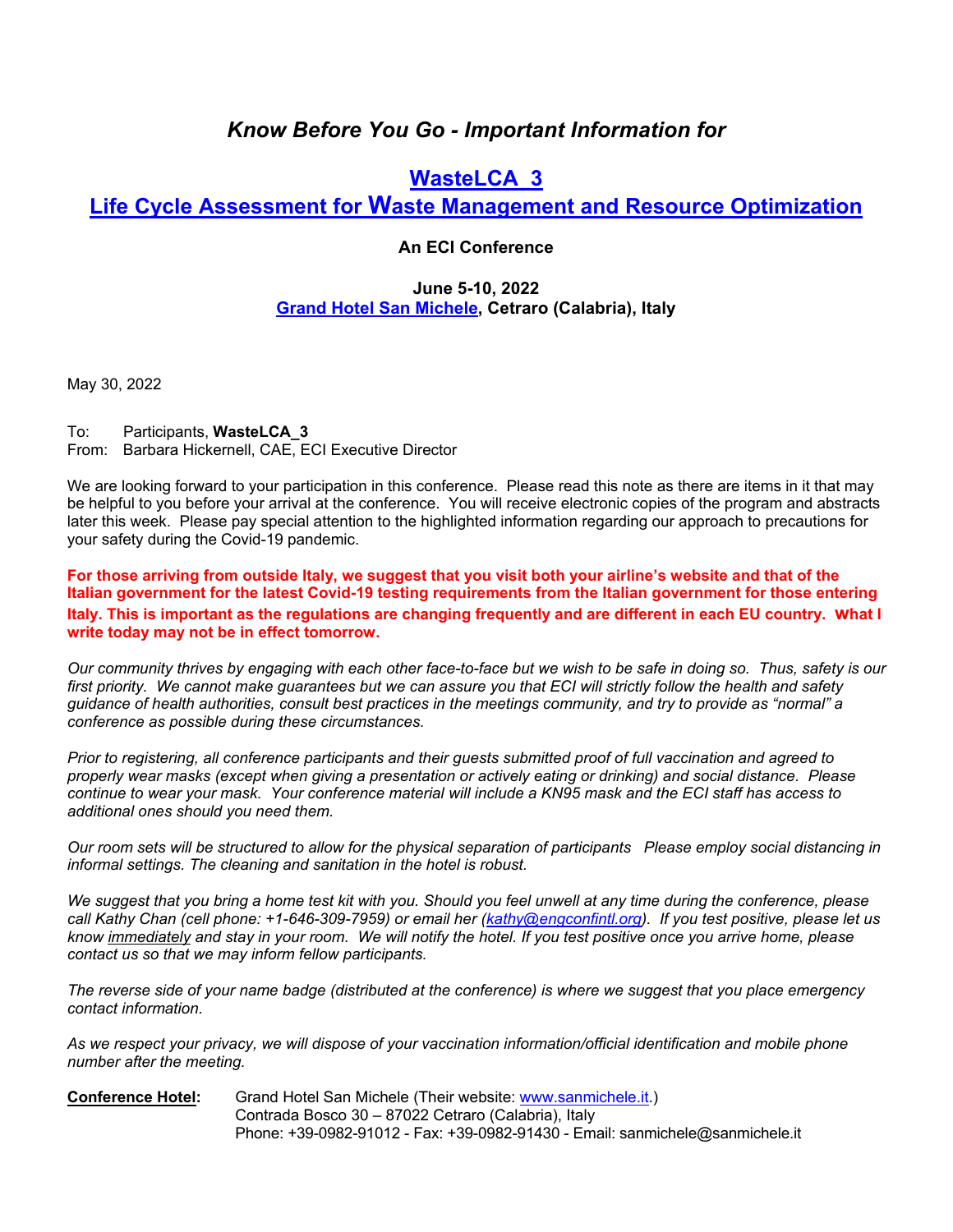The hotel is located high on a 120-meter cliff overlooking the Tyrrhenian Sea. On a clear day, the Eolian Islands (where the volcano on Stromboli has had almost continuous - but usually minor - eruptions for the past 2,000 years) and Mount Etna are visible. You may wish to bring your binoculars. The hotel itself is surrounded by an organic farm that provides the hotel every day with fresh organic food. It has its own private beach of sand and pebbles that is reached by a 92-meter high private lift that takes you down to almost sea level.

#### **Driving Directions**

Take the motorway Roma to Caserta Sud – Salerno – Lagonegro Nord – Fondo Valle Noce – S.S. 18 until km 293.100

#### **Transfers from Lamezia Terme Airport**

**Airline**: The conference hotel can arrange transfers from Lamezia Terme Airport (SUF) to the hotel on Sunday, June 5, and transfers from the hotel to the airport on Friday, June 10. The airport is 75 km from the hotel. The cost will vary depending upon the number of attendees traveling together at the same time. The costs of transfers will be shared among those in the same vehicles and will be billed to your incidental room charges. The costs are: **Car:** 100 € (Up to 3 passengers) (1 passenger is 100 €; 2 passengers are 50 €/passenger; 3 passengers are 34 €/passenger)

**Minibus:** 134 €: (up to 8 passengers – cost shared by number of passengers)

Please note that for night shuttle services (between 1.00 am and 5.00 am) there is a 30  $\epsilon$  supplement.

Note that if you arriving earlier than June 5 or plan to stay after the conference, the hotel can arrange transportation but most likely it will be on an individual basis.

**If you would like to arrange a transfer, please email the following information to: sanmichele@sanmichele.it by May 31 to arrange for a transfer to the hotel.**

- **your name**
- **your email**
- **flight arrival and departure dates**
- **name of Airline, flight numbers, scheduled arrival/departure times**
- **number of people you are booking**

**Please note that you are attending the ECI conference from June 5-10.**

**Train**: The Paola Railway(mainly "fast trains") station is about 21 km from the hotel by ItaliaRail. The Cetraro station ("local trains") is closer but you will need to arrange for a transfer from either station. There are no taxis! Please email sanmichele@sanmichele.it by May 31 to arrange for a transfer to the hotel.

**Sunday conference check-in:** Takes place between at 16:30 and 18:30 in the hotel lounge and will be followed by the opening reception (19:15 on the patio) and dinner (20:30 either in the dining room or on the patio adjoining the dining room).

**Monday morning:** Breakfast is available from 07:30 to 08:30 and the technical session begins at 08:30.

**Weather:** Temperature highs are expected to be in the low-mid-80s °F (28° C) and lows in the high-60s °F (20°C) during the conference week. Please check www.weather.com for an update before you pack. In any case, we advise that you bring sunscreen and a sweater or jacket for the meeting room.

**Speakers:** We expect that all presentations will be on PowerPoint and we will have a computer projector as well as a laptop with Microsoft PowerPoint. Please bring your presentation on a memory stick for loading onto the ECI computer prior to the session start (preferably the day before) and please leave at least five minutes for questions and discussion. You will have a well-informed audience, so you can omit introductory slides. The audience can always ask questions. Use large fonts in the figures (including graphs) so that they can be read in one glance. Speakers are expected to bring a poster which will be displayed at the evening poster session on the day of the oral presentation. This will allow intensive discussion of the technical materials presented, Remove your poster at the end of the evening discussion session.